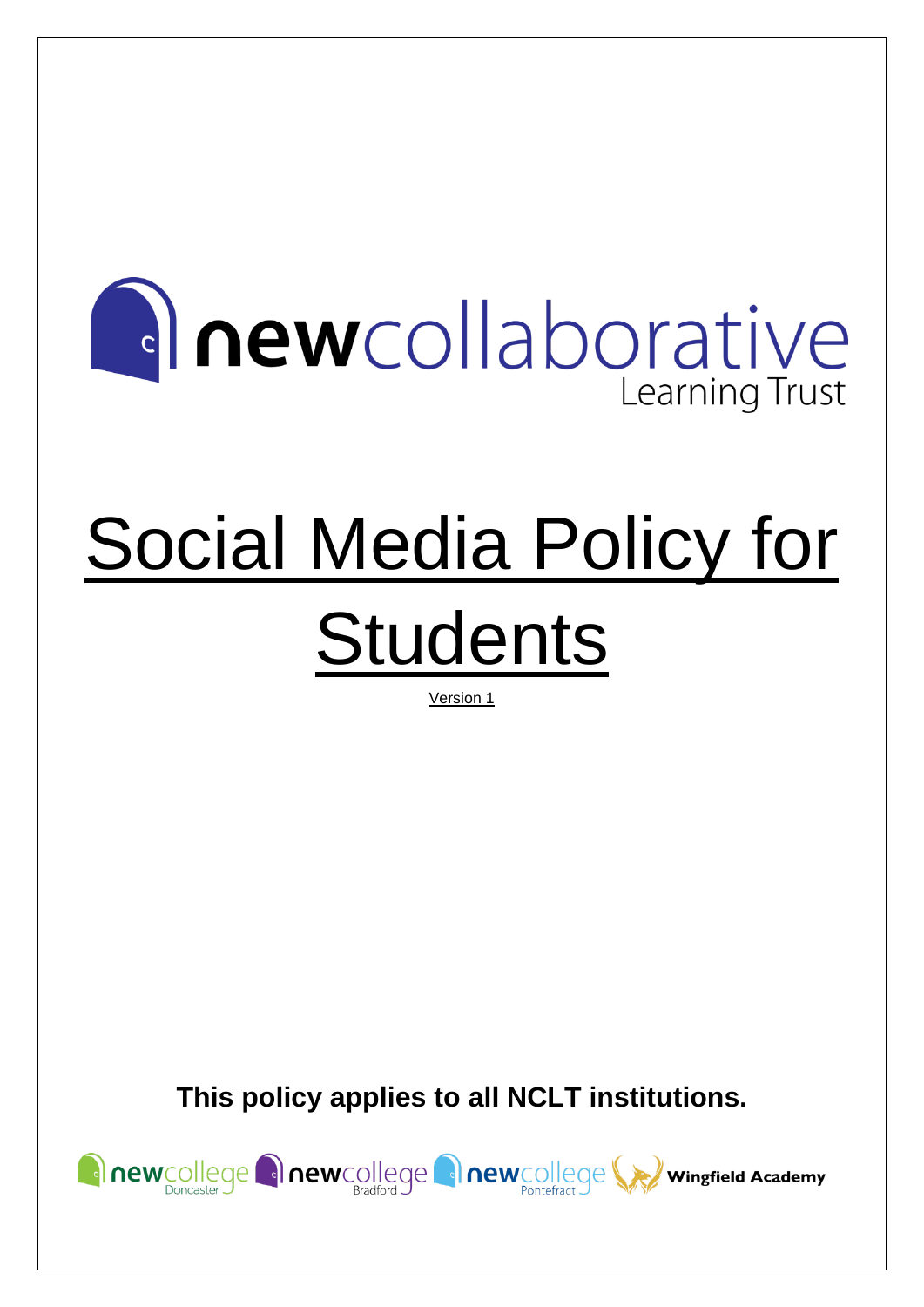# **CONTENTS**

| Paragraph<br><b>Number</b> | <b>Heading</b>                            | <b>Page Number</b> |
|----------------------------|-------------------------------------------|--------------------|
| 1.0                        | Aims and Objectives                       | 3                  |
| 2.0                        | Definitions and Scope                     |                    |
| 3.0                        | Data Protection and Monitoring            |                    |
| 4.0                        | Acceptable Use of Social Media            | 4                  |
| 5.0                        | Privacy Settings and Personal Information | 5                  |
| 6.0                        | Responsibilities                          | 5                  |
| 7.0                        | Appropriate Conduct                       | 5                  |
| 8.0                        | Relationships on Social Media Websites    | 6                  |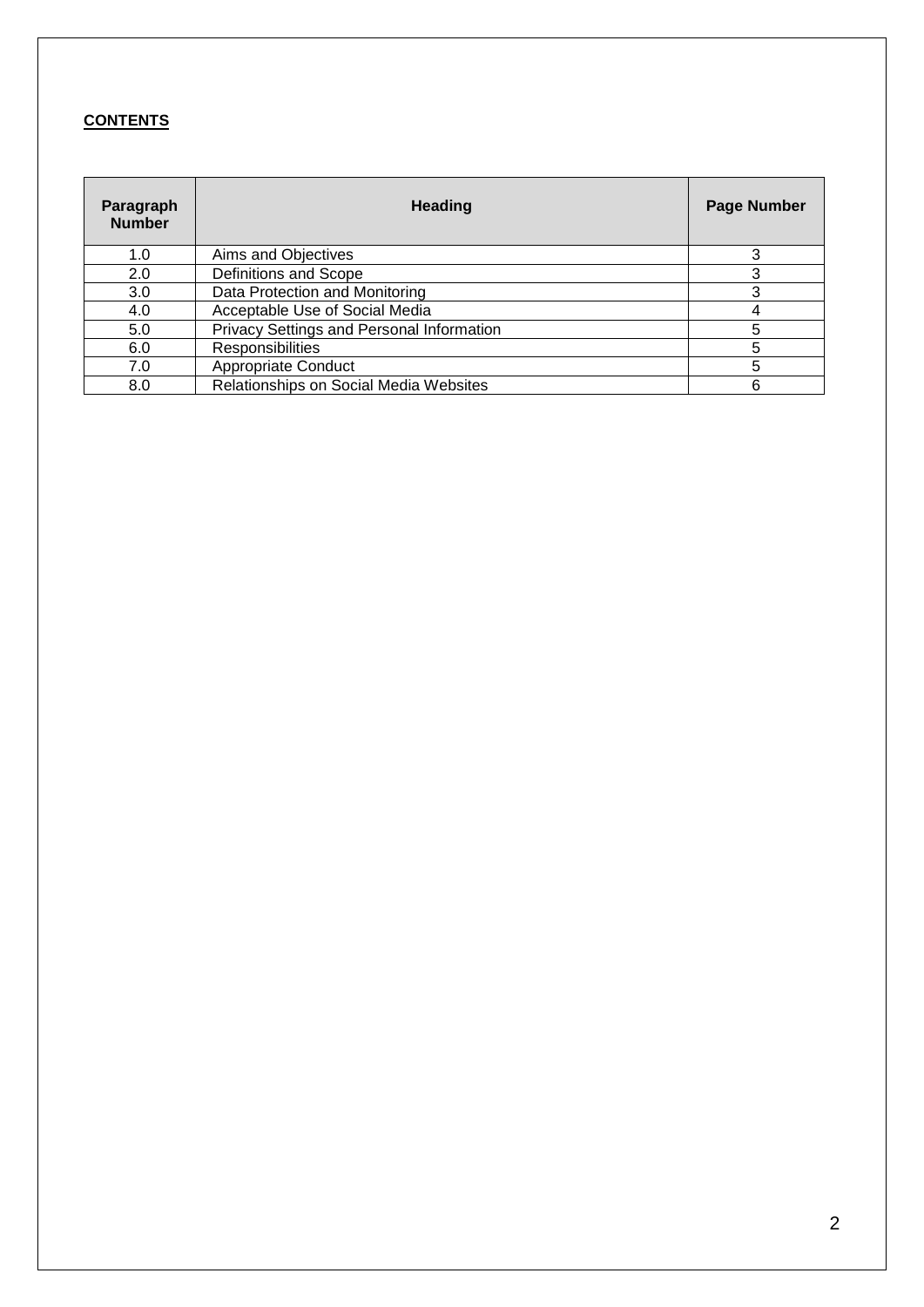# **1.0 Aims and Objectives**

New Collaborative Learning Trust (NCLT) recognises the benefits and opportunities that new technologies offer. This policy outlines the responsibilities of, and sets out the principles by which, all those who use the Trust IT infrastructure and social networking sites are expected to follow, whether on the premises or remotely. The policy applies to all students. It supports the Acceptable Use Policy and aims to ensure that organisational risks are effectively managed in order to:

- Safeguard young people
- Protect the reputation of the Trust, staff and students
- Protect the IT infrastructure
- Encourage good practice.

## **2.0 Definitions and Scope**

Social media is the term used to describe the online tools, websites and interactive media that enable users to share information, opinions, knowledge and interests. Social networking applications include but are not limited to blogs, online discussion forums, collaborative spaces and media sharing services, such as Facebook, Twitter, Tumblr, WhatsApp, Snapchat, TikTok etc.

The Trust is committed to maintaining confidentiality and professionalism at all times, whilst also upholding its reputation by ensuring employees and students exhibit appropriate conduct.

#### **3.0 Data Protection and Monitoring**

Computers and devices which are the property of the Trust are primarily designed to assist in the performance of work duties and to ensure the appropriate use; the Trust's internet software monitors all website visits by students for business and security purposes. Therefore, students should have no expectation of privacy when it comes to the sites they access from school/college computers and devices or from their personal devices via the school/college wired or wireless network.

The Trust will adhere to its obligations under the legislation relevant to the use and monitoring of electronic communications, which are predominantly the Regulation of Investigatory Powers Act 2000; the Telecommunications (Lawful Business Practice) (Interception of Communications) Regulations 2000; the Communications Act 2003; GDPR and the Data Protection Act 2018; the Human Rights Act 1998; the Defamation Act 1996; the Equality Act 2010 and the Computer Misuse Act 1990.

Permission should be sought from the IT Support Department to download software to avoid viruses. Security features such as firewalls will be managed by the IT Support Department.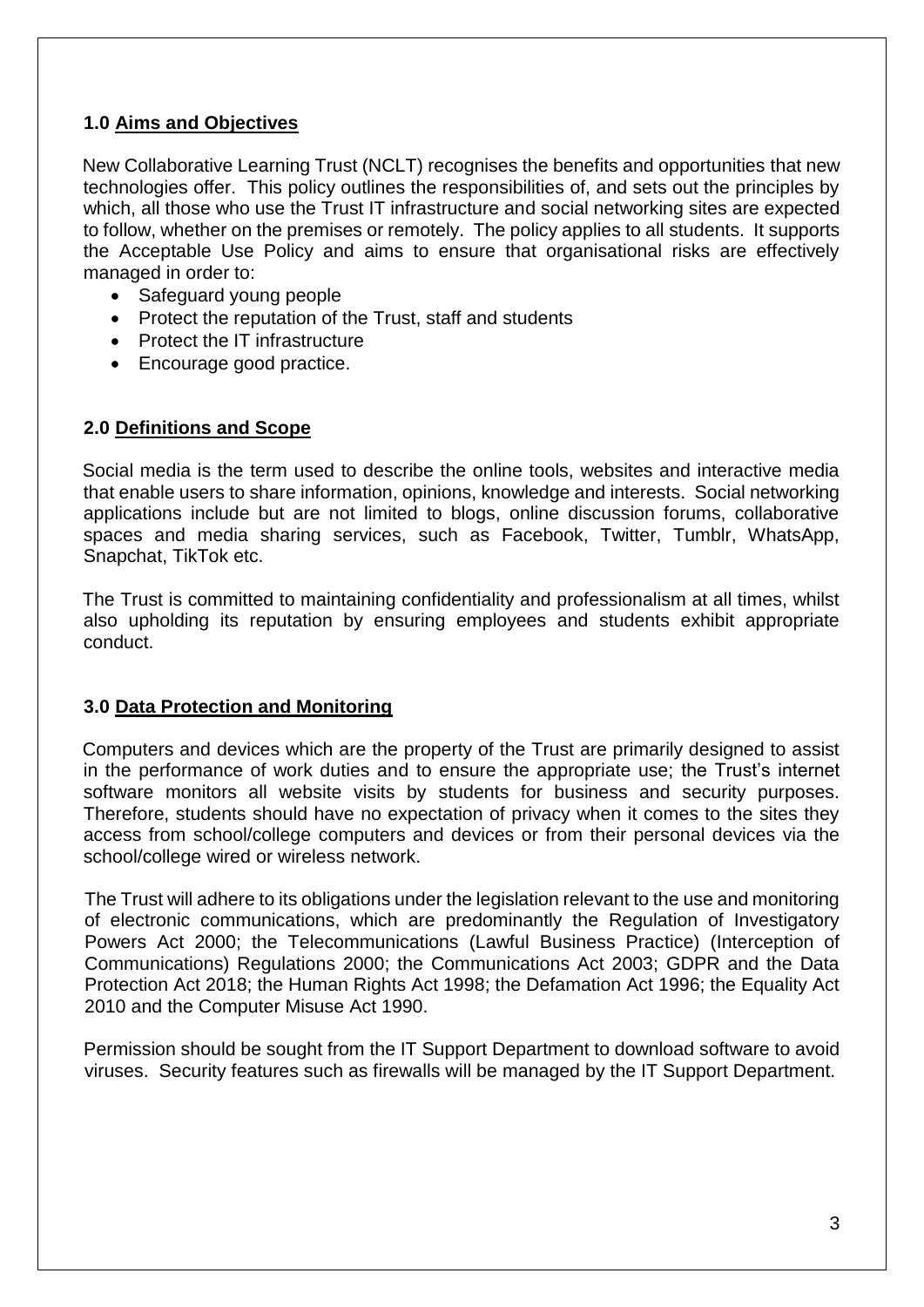## **4.0 Acceptable Use of Social Media**

The Trust IT systems are first and foremost educational/business tools, and as such personal usage of the systems is a privilege and not a right. Students are permitted to make reasonable and appropriate use of social media websites where this is part of the normal work relating to their studies. Those responsible for contributing to the Trust's social media activities should be aware at all times that they are representing the Trust. Other than that, students should limit their use of social media to break/lunch times and/or when travelling (before and after working hours) unless directed to access such a site for educational purposes. Its use at school/college should be restricted to the terms of this policy.

The Trust accepts that students may wish to use social media channels as a way of communicating personally with the public and/or friends. Students may wish to use their own personal devices, (including laptops, handheld devices and smart phones) to access social media websites, while at school/college. Students should be aware that the terms of this policy extend to this type of use. Personal use of social media should not interfere with studies and abuse of this policy will be considered in line with our formal intervention procedures.

Students are not permitted to video lessons in any form for their own purposes or for the purposes of others, unless in exceptional circumstances where they have asked for and been given permission to do so by the teacher. Please note even where permission has been given to video, any images should not be forwarded, published amended or placed on any electronic media platform without explicit authorisation of the person/people on the images.

The IT Support Department is responsible for the writing, overseeing, monitoring and updating of the Trust, school and college entries on the free online encyclopedia Wikipedia in association with senior staff. No staff or student must write or edit the Trust/school/college entry. Staff and students should always contact the IT Support Department if they find errors in online encyclopedias relating to NCLT/New College/Wingfield Academy (such as Wikipedia).

By logging into a NCLT/New College/Wingfield computer, you will be excepting the terms and conditions of this policy

, as part of the Social Media Policy for Students I agree that,

- I will not browse or download anything illegal and forward or share any material that could cause upset to anyone.
- If I do come across any such material, I will report it immediately to a member of staff.
- I will not attempt to circumvent the security and filtering system.
- I will not attempt to access any unsupervised/unauthorised chatrooms or areas.
- I will only communicate with others online sensibly.
- I will not send or encourage others to send abusive messages through e-mail or other services.
- I will make sure that any online or offline activity will not cause the school/college/Trust staff, and any other user, distress or embarrassment.
- I know that all use of the network is monitored if abuse is suspected.
- I will only take, store and use images of children, young people and/or staff for an agreed project or purpose.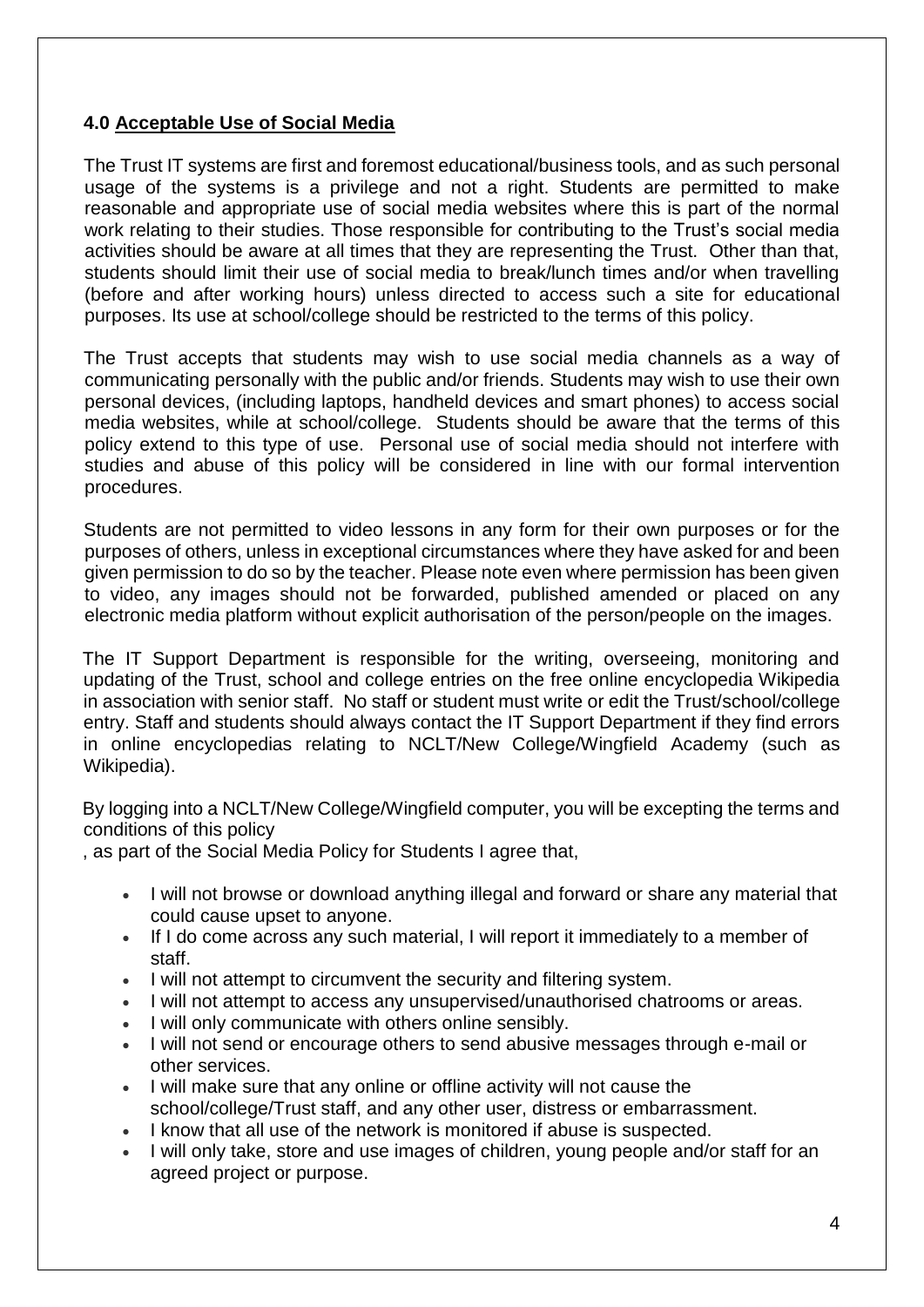- I will only use images outside the network if I have permission from the people in the image and a member of staff.
- I will only use images that have been approved by a member of staff.
- I acknowledge that my teachers and support staff have read access to my documents and can access them for the purpose of marking work or investigating suspected issues.

I have read and fully understand the terms and conditions of the policy agreement and I agree to abide by the conditions. Abuse of this policy will be considered a disciplinary offence.

## **5.0 Privacy Settings and Personal Information**

Default privacy settings for some social media websites allow some information to be shared beyond the individual's contacts. All students should be mindful of the information they disclose on social networking sites. Through the open nature of such sites, it is also possible for third parties to collate vast amounts of information.

In such situations, the user of the site is personally responsible for adjusting the privacy settings for the account. The IT Support Department would be happy to assist anyone who is unsure how to do this.

#### **6.0 Responsibilities**

All students are responsible for complying with the requirements of this policy and for reporting any breaches of the policy to their Progress Tutor/Pastoral Leader/Safeguarding leader. If students have concerns about information or conduct on social media sites that are inappropriate, offensive, demeaning or could be seen to be harassment/bullying, they should also report this to the above immediately. If appropriate the Trust may report an offence to the Police.

The IT Support Department is responsible for maintaining the computer systems and for supporting staff and students in the proper usage of the systems.

It is the responsibility of students to choose a strong and secure password.

## **7.0 Appropriate Conduct**

All students should ensure they adhere to the following points;

- Students should not use social media and the internet in any way to attack insult, abuse or defame other students, their family members, members of staff or bring the Trust/school/college into disrepute.
- Students should not post content that may be viewed as racist, homophobic, bigoted or demeaning to a particular group of individuals.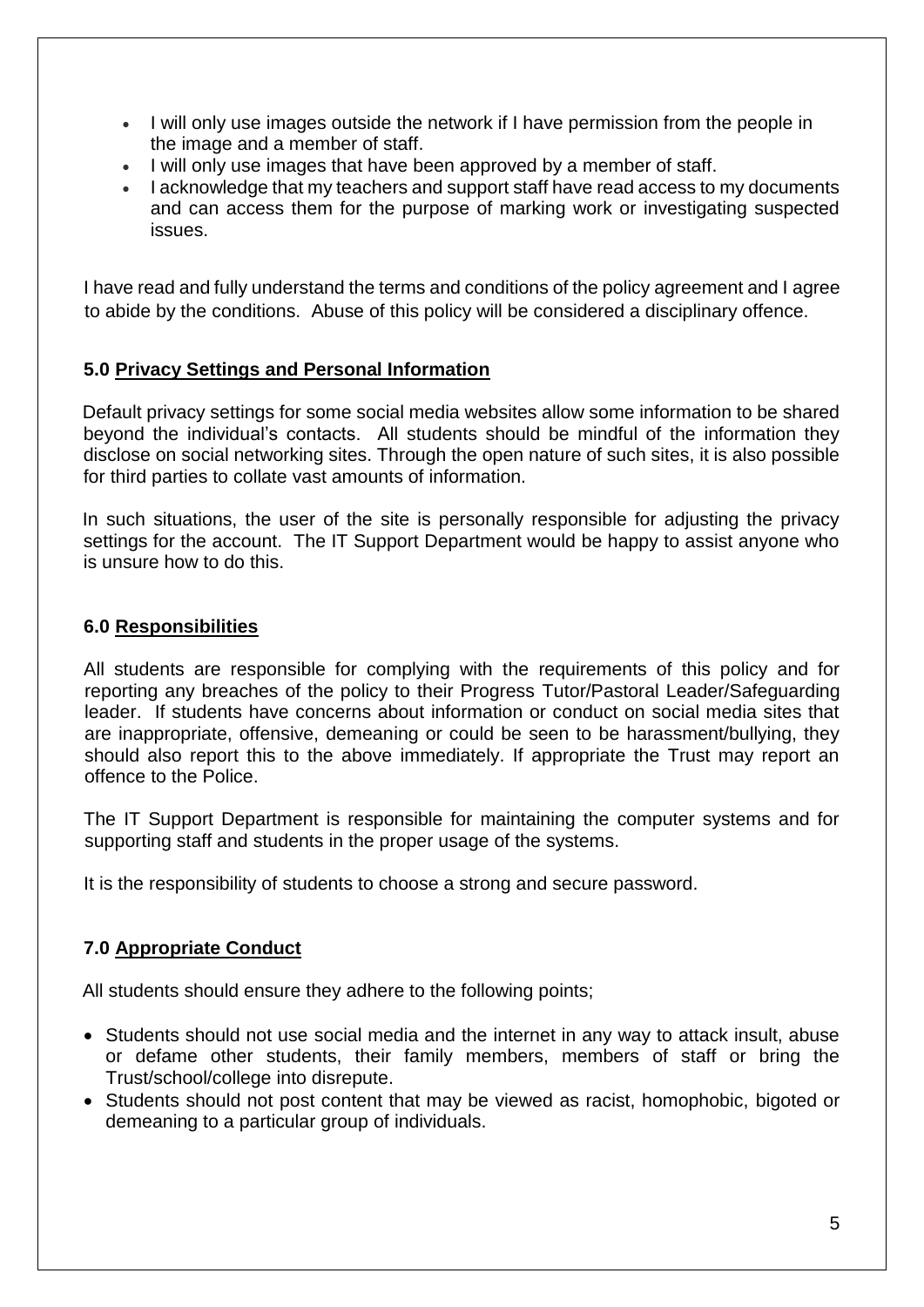- Students should not post/transfer messages/images that are sexual in nature, depict graphic violence or which may offend on the basis of race, sex, religion, national or ethnic origin, disability, sexual orientation, gender identity or gender expression.
- Students should not have any contact with any member of staff through any personal social medium.
- Be mindful that any posts that you make using social media sites are generally in the public domain for a long time and can be accessible by future university or employers and this may hinder your future progression.
- If your social media profile states that you are a New College/Wingfield Academy student it should also state that the views expressed are your own and do not represent the Trust/school/college.

#### **8.0 Relationships on Social Media Websites**

Social media is used by many people, particularly students to communicate with their peers and the public and by the Trust/school/college itself on official, rather that personal pages of websites such as Facebook. However, students must not accept and/or invite employees of the Trust to be 'friends' on personal social media accounts or other online services, unless there is a departmental account which has been created specifically and solely for academic purposes. Students must not interact with staff on any open social media platforms such as TikTok or Twitter.

An exception to this would be in the case where an immediate family member is an NCLT employee/volunteer and this should be brought to the attention of your Progress Tutor/Designated Safeguarding Lead/Pastoral Leader immediately.

WhatsApp communication between staff and students is inadvisable; communication of teaching resources only should only be carried out through the Trust approved channel (Teams – for colleges. Google Classroom – for Wingfield Academy). The Trust's policy is that communication through Facebook, Instagram, Teams etc are for school/college teaching resources only, and should only be permitted on accounts and profiles which have been approved by the Data Protection Officer/Head of School or Department. Personal accounts should not be used for school/college purposes.

Should a circumstance arise where a student has unknowingly interacted with a member of staff on social media, the Trust would expect there to be a disclosure made to Human Resources immediately the situation becomes apparent and the interaction discontinued straight away.